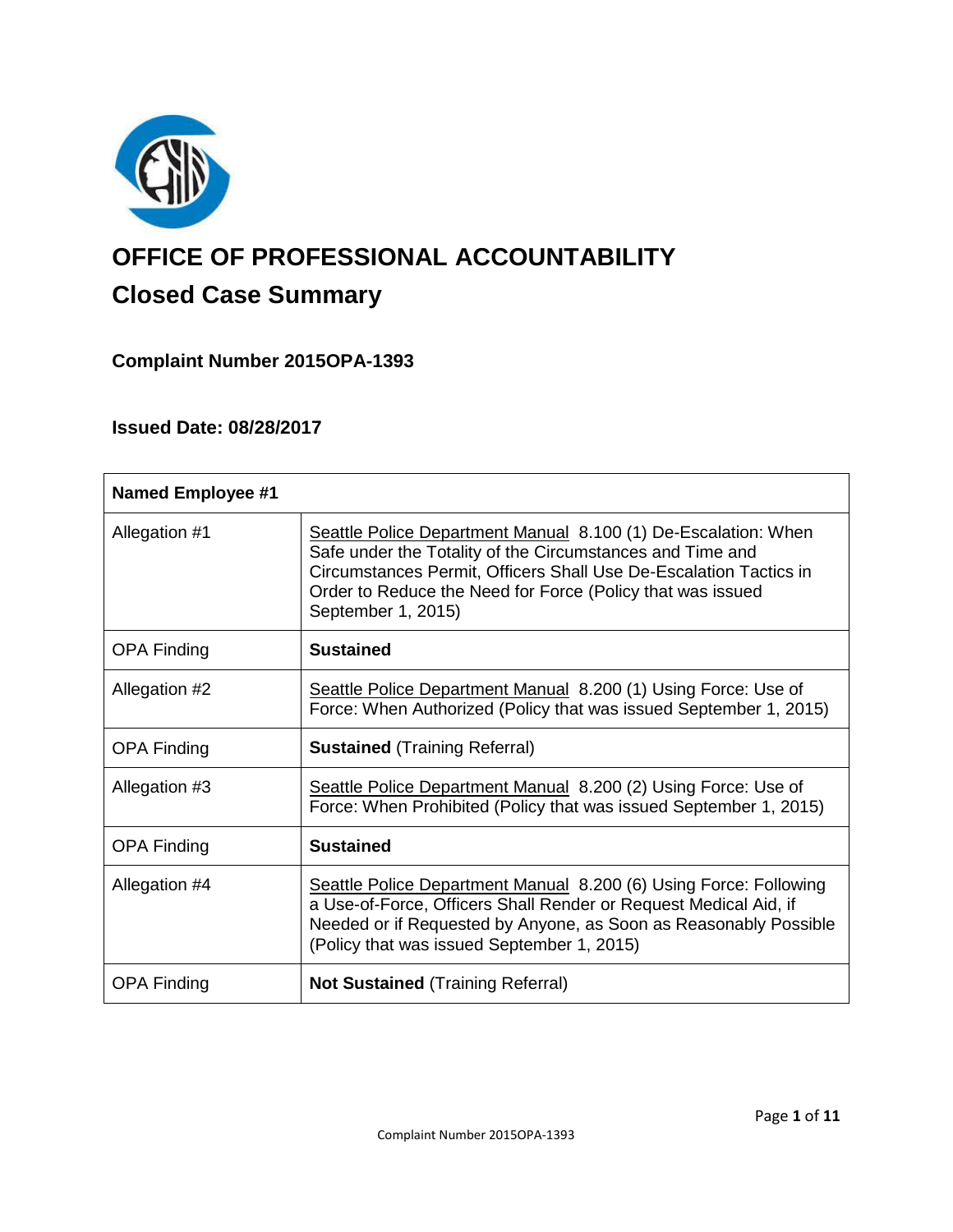| Allegation #5           | Seattle Police Department Manual 11.010 (17) Detainee<br>Management in Department Facilities: Officers Will Seek Medical<br>Assistance for Detainees (Policy that was issued December 19, 2012) |
|-------------------------|-------------------------------------------------------------------------------------------------------------------------------------------------------------------------------------------------|
| <b>OPA Finding</b>      | <b>Not Sustained (Unfounded)</b>                                                                                                                                                                |
| Allegation #6           | Seattle Police Department Manual 11.050 (1) Detainee Property:<br>Officers Secure Detainee Property (Policy that was issued October 1,<br>2014)                                                 |
| <b>OPA Finding</b>      | <b>Not Sustained (Unfounded)</b>                                                                                                                                                                |
| Allegation #7           | Seattle Police Department Manual 5.001 (9) Standards and Duties:<br>Employees Shall Strive to be Professional at all Times (Policy that<br>was issued April 1, 2015)                            |
| <b>OPA Finding</b>      | <b>Not Sustained (Training Referral)</b>                                                                                                                                                        |
| Allegation #8           | Seattle Police Department Manual 5.140 (2) Bias-Free Policing:<br>Officers Will Not Engage in Bias-Based Policing (Policy that was<br>issued August 1, 2015)                                    |
| <b>OPA Finding</b>      | <b>Not Sustained (Unfounded)</b>                                                                                                                                                                |
| <b>Final Discipline</b> | 30 Day Suspension                                                                                                                                                                               |

| <b>Named Employee #2</b> |                                                                                                                                                                                                                                                                                      |
|--------------------------|--------------------------------------------------------------------------------------------------------------------------------------------------------------------------------------------------------------------------------------------------------------------------------------|
| Allegation #1            | Seattle Police Department Manual 8.100 (1) De-Escalation: When<br>Safe under the Totality of the Circumstances and Time and<br>Circumstances Permit, Officers Shall Use De-Escalation Tactics in<br>Order to Reduce the Need for Force (Policy that was issued<br>September 1, 2015) |
| <b>OPA Finding</b>       | <b>Not Sustained (Unfounded)</b>                                                                                                                                                                                                                                                     |
| Allegation #2            | Seattle Police Department Manual 8.200 (1) Using Force: Use of<br>Force: When Authorized (Policy that was issued September 1, 2015)                                                                                                                                                  |
| <b>OPA Finding</b>       | <b>Not Sustained (Lawful and Proper)</b>                                                                                                                                                                                                                                             |
| Allegation #3            | Seattle Police Department Manual 8.200 (2) Using Force: Use of<br>Force: When Prohibited (Policy that was issued September 1, 2015)                                                                                                                                                  |
| <b>OPA Finding</b>       | <b>Not Sustained (Lawful and Proper)</b>                                                                                                                                                                                                                                             |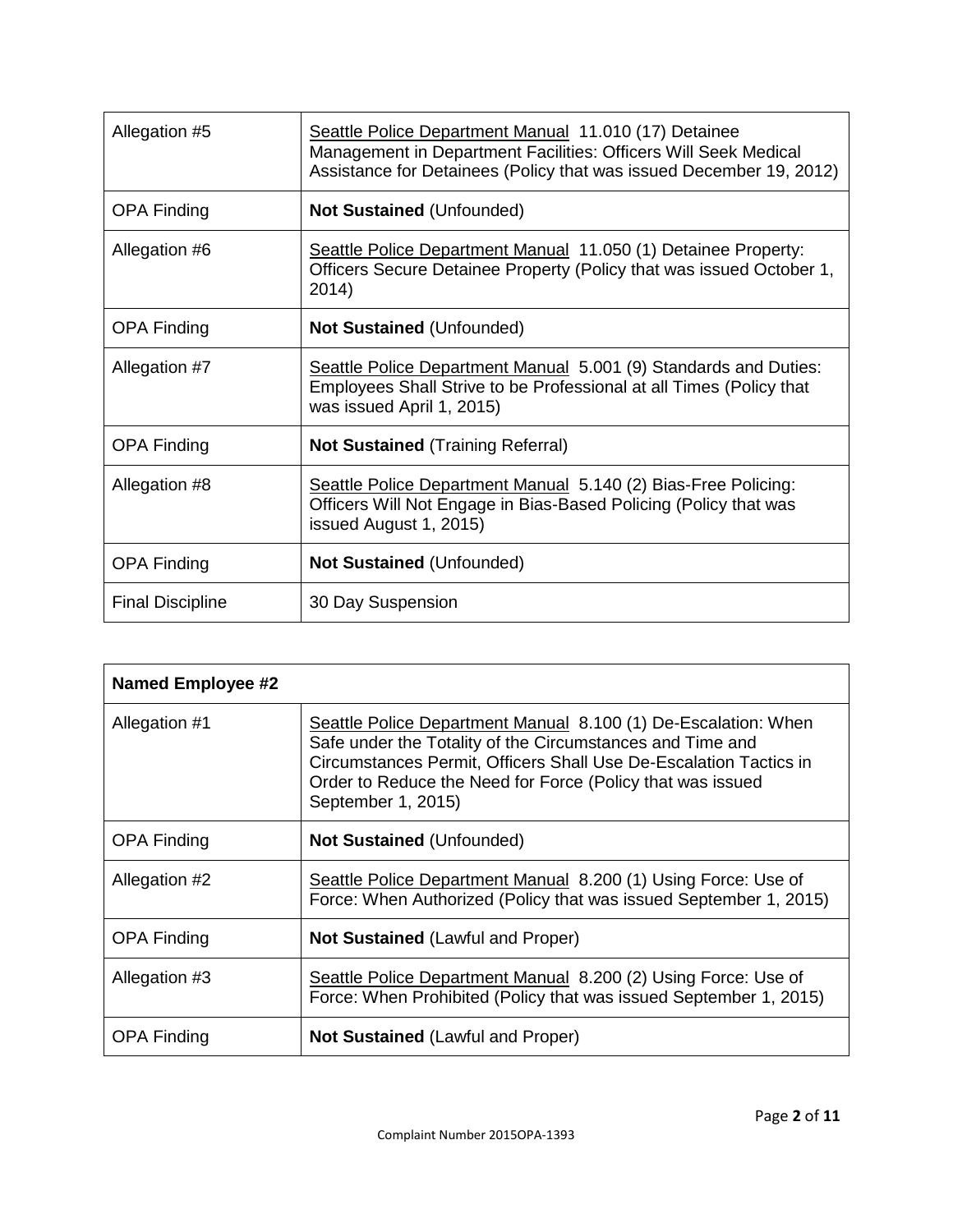| Allegation #4           | Seattle Police Department Manual 8.200 (6) Using Force: Following<br>a Use-of-Force, Officers Shall Render or Request Medical Aid, if<br>Needed or if Requested by Anyone, as Soon as Reasonably Possible<br>(Policy that was issued September 1, 2015) |
|-------------------------|---------------------------------------------------------------------------------------------------------------------------------------------------------------------------------------------------------------------------------------------------------|
| OPA Finding             | <b>Not Sustained (Training Referral)</b>                                                                                                                                                                                                                |
| Allegation #5           | Seattle Police Department Manual 11.010 (17) Detainee<br>Management in Department Facilities: Officers Will Seek Medical<br>Assistance for Detainees (Policy that was issued December 19, 2012)                                                         |
| <b>OPA Finding</b>      | <b>Not Sustained (Unfounded)</b>                                                                                                                                                                                                                        |
| Allegation #6           | Seattle Police Department Manual 11.050 (1) Detainee Property:<br>Officers Secure Detainee Property (Policy that was issued October 1,<br>2014)                                                                                                         |
| <b>OPA Finding</b>      | <b>Not Sustained (Inconclusive)</b>                                                                                                                                                                                                                     |
| <b>Final Discipline</b> | N/A                                                                                                                                                                                                                                                     |

| <b>Named Employee #3</b> |                                                                                                                                                               |
|--------------------------|---------------------------------------------------------------------------------------------------------------------------------------------------------------|
| Allegation #1            | Seattle Police Department Manual 8.200 (2) Using Force: Use of<br>Force: When Prohibited (Policy that was issued September 1, 2015)                           |
| <b>OPA Finding</b>       | <b>Not Sustained (Lawful and Proper)</b>                                                                                                                      |
| Allegation #2            | Seattle Police Department Manual 8.300-POL-10 Use of Force<br>Tools: Use of Force – Neck and Carotid Restraints (Policy that was<br>issued September 1, 2015) |
| <b>OPA Finding</b>       | <b>Not Sustained (Unfounded)</b>                                                                                                                              |
| <b>Final Discipline</b>  | N/A                                                                                                                                                           |

## **INCIDENT SYNOPSIS**

Named Employees #1 and #2 were working a two-officer patrol unit and were dispatched to a report of an assault. Named Employees #1 and #2 arrested the subject and transported him to the precinct. All three Named Employees responded to the subject's complaints of handcuff pain in the precinct holding cell.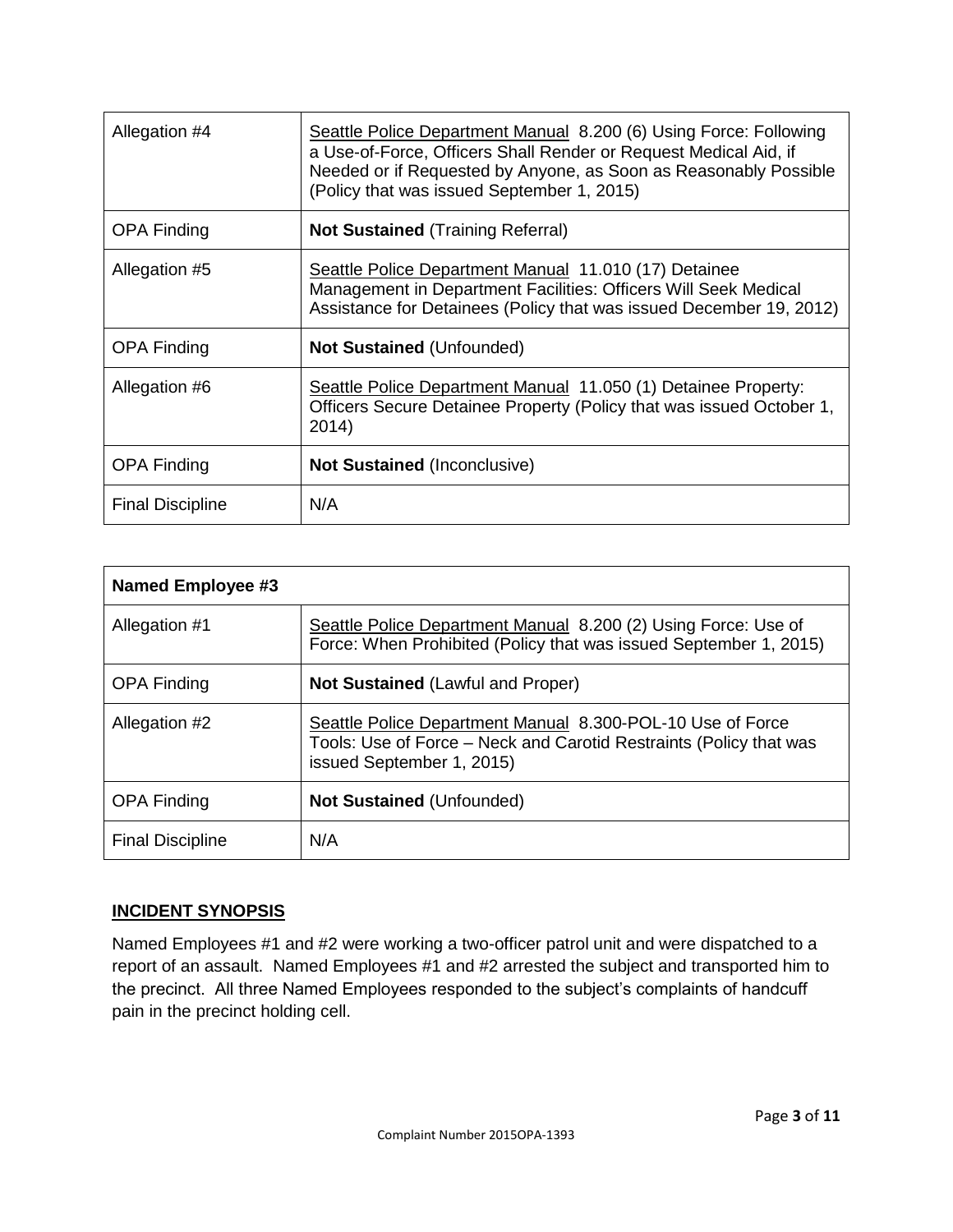### **COMPLAINT**

It was alleged that:

- 1. Arresting officers failed to determine if the subject required medical aid after reports of pain or injury.
- 2. One of the arresting officers used a racial slur during the arrest and engaged in biasbased policing.
- 3. The first two officers in the holding cell failed to attempt de-escalation when reasonable and safe to do so and then used unreasonable force on a handcuffed prisoner.
- 4. The third officer in the holding cell used a neck hold in circumstances where deadly force was not justified and unreasonable force on a handcuffed prisoner.
- 5. One of the arresting officers acted unprofessionally by taunting the subject.
- 6. Two of the officers in the holding cell failed to take proper care of the subject's property

## **INVESTIGATION**

The OPA investigation included the following actions:

- 1. Review of the complaint memo
- 2. Search for and review of all relevant records and other evidence
- 3. Review of Force Investigation Team (FIT) documents
- 4. Review of In-Car Video (ICV)
- 5. Interviews of SPD employees

# **ANALYSIS AND CONCLUSION**

Named Employee #1 decided to remove a detainee's (the subject's) shoes in order to prevent the subject from continuing to kick the inside of the holding cell door. Named Employee #1 reported he was concerned the subject would injure himself and/or damage the door if the kicking continued. Named Employee #1 said he had experienced nearly 100% success in stopping detainees from kicking holding cell doors by removing their shoes. Named Employee #1 told Named Employee #2, who was his Student Officer at the time and had participated in the arrest of the subject, he was going to take away the subject's shoes. There was no further discussion between the two officers regarding how they would get the shoes or what tactics they would use in doing so. Named Employee #1 stood on the outside of the cell door and through the plexi-glass window motioned for the subject to come forward to the door. Named Employee #1 then opened the door and said something to the subject about his shoes. Named Employee #1 reached into the cell toward the subject and the subject stepped back. Named Employee #1 advanced into the cell and grabbed hold of the front of the subject's shirt. The subject attempted to move away from Named Employee #1 and, in response, Named Employee #1 pushed the subject to the wall of the cell and then onto the floor. As the subject resisted and kicked at Named Employee #1 and NE #2- who had also entered the cell behind Named Employee #1 once the subject began to resist and become aggressive- additional force was used by Named Employee #1 and Named Employee #2 to control the subject and remove his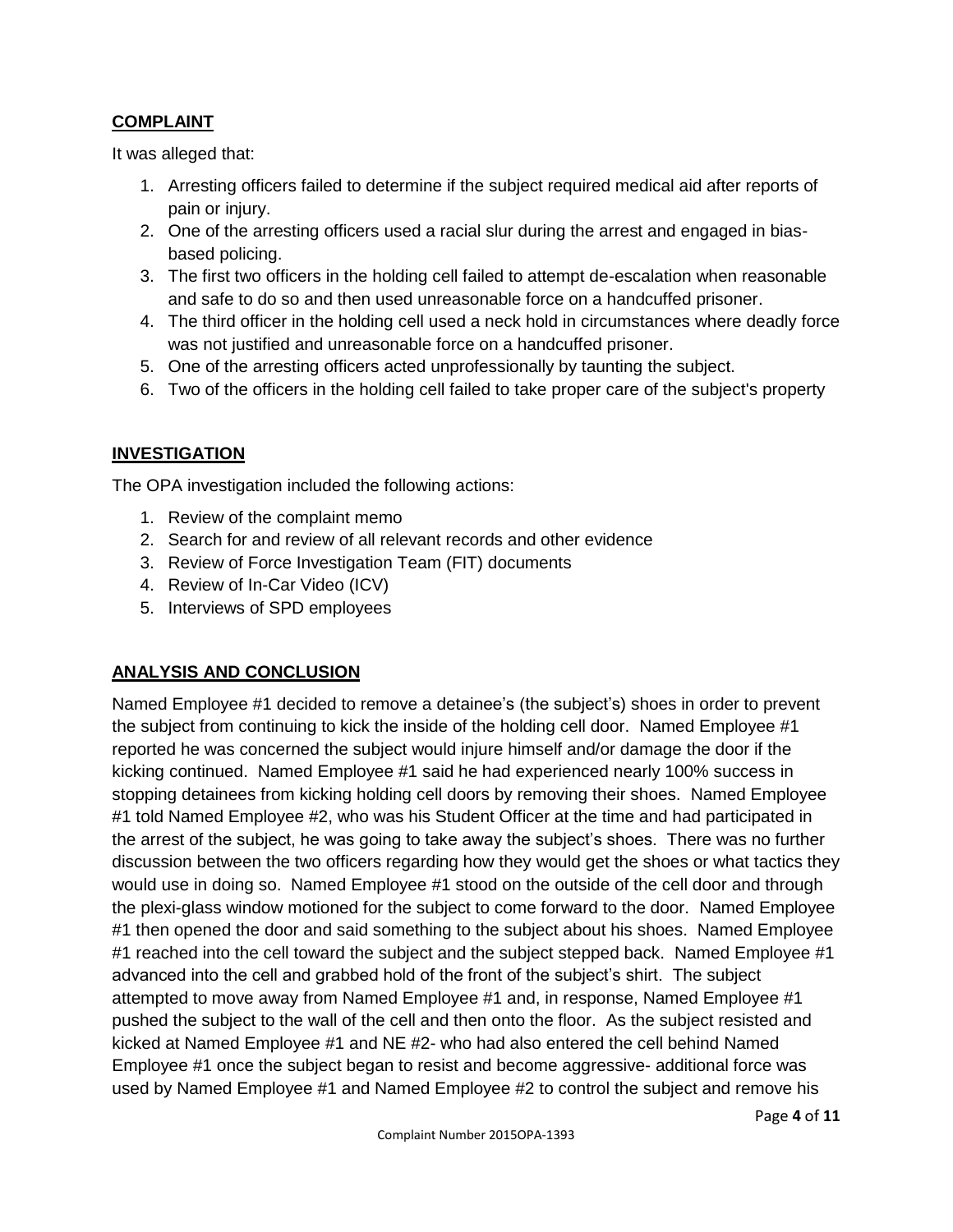shoes. It must be noted that the subject was handcuffed behind his back when placed into the holding cell and was still handcuffed in the same position when Named Employee #1 went into the holding cell to get the shoes approximately 30 seconds later. Prior to placing the subject in the cell, the subject had become agitated as he was being searched when Named Employee #1 attempted to take away the subject's eye glasses. Named Employee #2 completed this action. Once placed in the holding cell, the subject yelled and kicked at the cell door. Holding cell video indicated the subject kicked several times with his toe and one time with the bottom of his foot during these 30 seconds. Prior to opening the cell door in order to take away the subject's shoes, no officer, including Named Employee #1, asked the subject to take off his shoes or told him that his shoes were going to be removed. In particular, Named Employee #1 did not tell the subject what was going to happen before he opened the door and reached for the subject. Once the subject attempted to move back, Named Employee #1 did not explain what was happening, seek the subject's cooperation or otherwise verbally attempt to de-escalate the situation. Named Employee #1 responded to the subject's movement backward by closing the distance and beginning to use force by grabbing the subject's shirt. What followed was an escalation of resistance and aggression by the subject and use of force by Named Employee #1, Named Employee #2 and Named Employee #3 who came to the aid of the first two officers. It must be pointed out that the subject had been non-compliant and physically resistant when Named Employee #1 and Named Employee #2 arrested him in the field. Named Employee #1's opportunity to attempt de-escalation tactics in the holding cell area began when he tried to remove the handcuffed subject's glasses from his face. With the simple use of words to indicate what he was about to do and why, Named Employee #1 had the chance to attempt to gain the subject's cooperation. Instead, Named Employee #1 simply reached for the glasses, prompting the subject to become resistant again. This same approach, using verbal communication to ask the subject to stop kicking the door, inform him of what would happen if he did not stop and then, if the kicking did not stop, seeking the subject's cooperation in removing his shoes from the cell, was available to Named Employee #1 before he opened the cell door to go in and take the subject's shoes. However, Named Employee #1 made no such or similar attempt at deescalation. Even after Named Employee #1 opened the cell door and the subject began to back away from him, Named Employee #1 had time and safe circumstances to attempt to deescalate the situation. He could have moved back and attempted verbal de-escalation from the doorway of the cell or exited the cell, closed the door and attempt de-escalation from an even safer position. Team tactics and planning opportunities were available to Named Employee #1 as no emergency existed. Given the location and the fact that the subject was handcuffed and locked in a holding cell, Named Employee #1 had ample time and safe circumstances to attempt any number of different de-escalation strategies prior to following the subject deeper into the cell and using force. Yet, Named Employee #1 made no attempt at de-escalation.

Page **5** of **11** Named Employee #1's use of force, both in the field at the time of the subject's arrest and at the precinct was a combination of de minimis and Type I level force. With one exception and apart from the force Named Employee #1 used in the holding cell prior to when the subject began to kick, the OPA Director found Named Employee #1's use of force to be reasonable, necessary and proportionate. The one exception was Named Employee #1's tactic of lifting the subject's arms, which at the time were restrained behind his back in handcuffs, high behind the subject's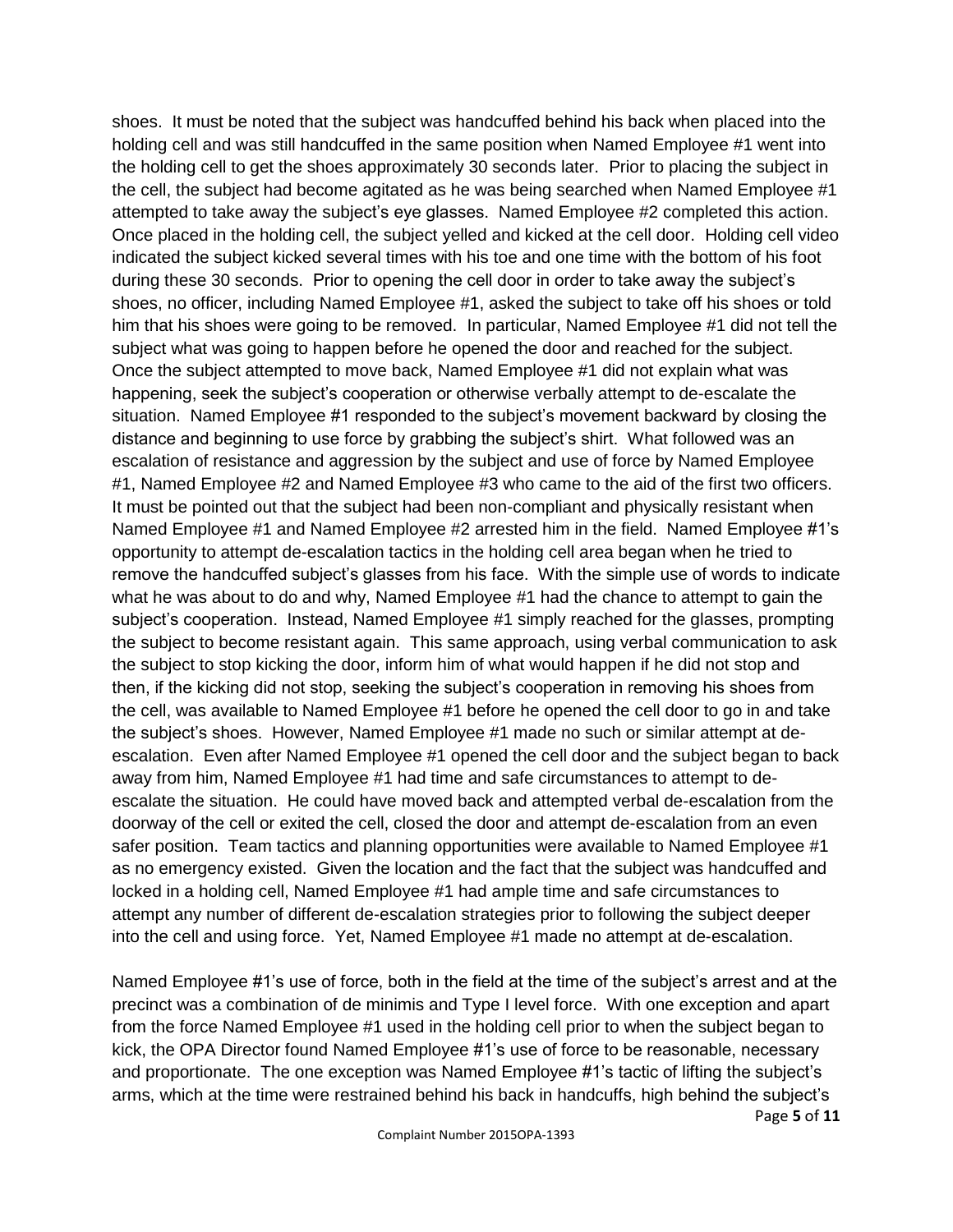back. As pointed out by the FIT Lieutenant in his review, this was not a trained tactic but was sometimes used in the field to overcome resistance. Given the potential for serious injury to a detainee, such a tactic should be used with great caution and only when potential danger from a subject's resistance outweighs the associated risk of injury. As discussed below in Allegation #3, Named Employee #1's use of force against the handcuffed subject inside the holding cell prior to when the subject was on the floor kicking at Named Employee #1 and Named Employee #2 was both unreasonable and unnecessary.

After only 30 seconds, several kicks of the holding cell door by the subject with the toe of his shoe and one kick with the bottom of it, Named Employee #1 opened the cell door and told the handcuffed subject to come forward toward the door. When the subject moved back instead, Named Employee #1 began to use force. His force was de minimis at first, but quickly escalated to shoving against a wall and then taking the subject to the ground as the subject escalated his own resistance and aggression. SPD Policy 8.200(2) prohibits the use of force against a handcuffed prisoner except, "in exceptional circumstances when the subject's actions must be immediately stopped to prevent injury, or escape, [sic] destruction of property. All such force shall be closely and critically reviewed." Named Employee #1 said he was concerned the subject would either injure himself or damage the holding cell door if he were permitted to continue kicking the door. The cell had no eye-bolt on the floor so the subject could not be secured out of kicking range. Removing the subject's shoes was the method Named Employee #1 chose to stop the kicking and prevent injury and property destruction. As discussed above in Allegation #1, Named Employee #1 had a number of options for approaching the subject and accomplishing the removal of his shoes. Named Employee #1 chose not to attempt any deescalation options and instead entered the holding cell, almost immediately using force to accomplish his goal. This created a situation in which Named Employee #1 had to use force to keep the subject from kicking him or Named Employee #2. Minimal as Named Employee #1's initial grab and push of the handcuffed subject was, it led to him shoving the subject against the wall and taking him to the floor. None of this force was necessary to prevent injury or the destruction of property. It was avoidable, unnecessary and placed all parties at risk for injury. The OPA Director found that no exceptional circumstances existed at that time and this use of force by Named Employee #1 against a handcuffed person (the subject) violated SPD Policy 8.200(2).

Allegation #4 arose from a concern that neither Named Employee #1 nor Named Employee #2 took appropriate action in response to the subject's statements during and after his transport to the precinct that the handcuffs were too tight. While there was no evidence the subject specifically complained of pain or said he had been injured by the handcuffs, the video showed him visibly uncomfortable during his transport, likely because of the handcuffs. The preponderance of the evidence did not support a conclusion that either officer reasonably should have been aware of any injury to the subject as a result of their use of force such that medical aid should have been given or requested. Nonetheless, the evidence also suggested one or both of the officers could have acted more quickly to adjust the handcuffs once they arrived at the precinct.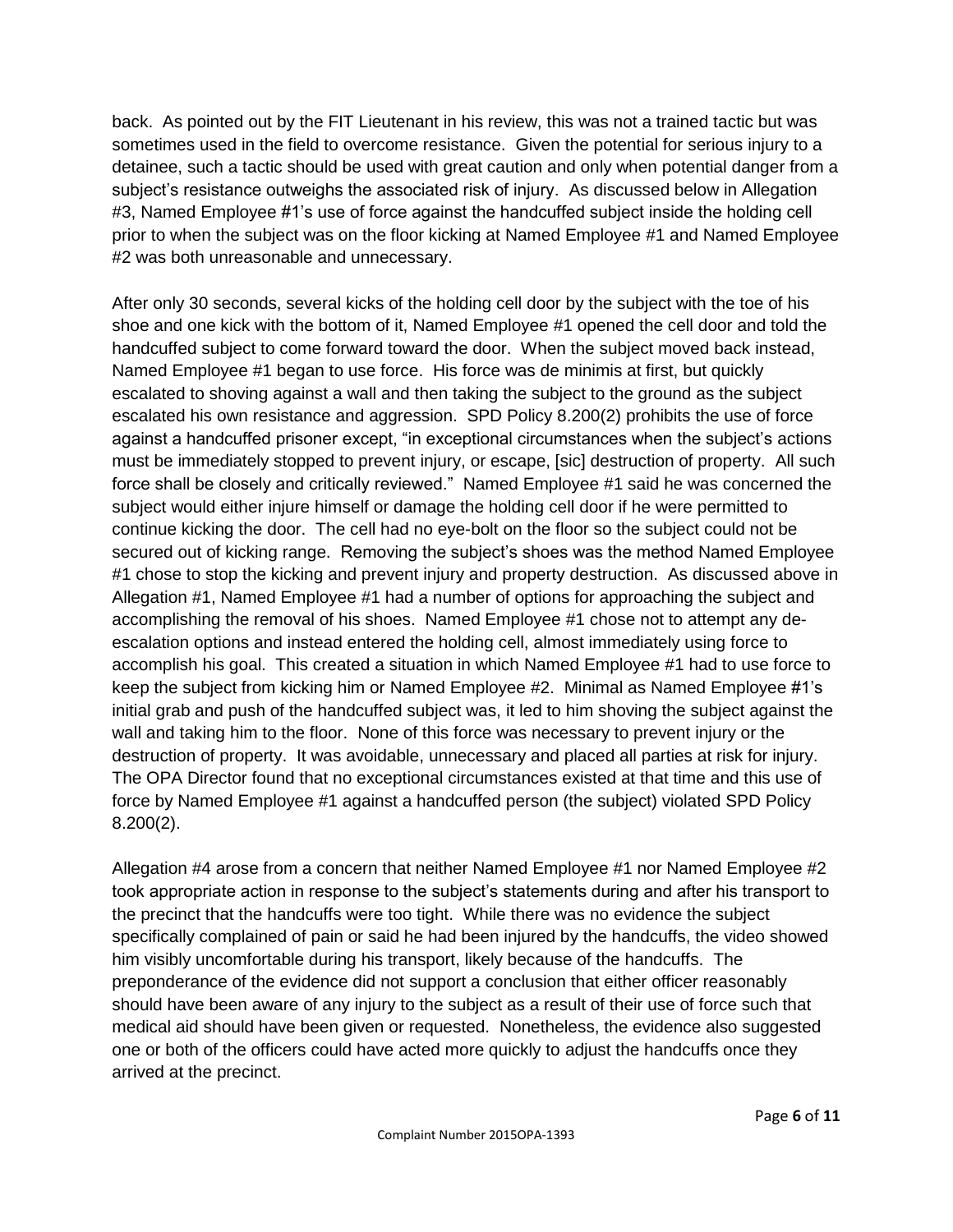The subject also complained in the holding cell about the discomfort he was experiencing from the handcuffs. There was no evidence to suggest the subject indicated he had been injured by the handcuffs. The preponderance of the evidence did not support the conclusion that Named Employee #1 or #2 knew or should have known the subject required medical assistance while in the precinct as a detainee.

Allegation #6 was related to the handling of the subject's glasses following their removal from the subject's face. The preponderance of the evidence showed Named Employee #1 was not the officer who removed and had care of the glasses.

During the transport of the subject to the precinct, the inside microphone of the ICV recorded an interaction in which the subject called one or both of the transporting officers "bitch" several times. The audio recording also captured Named Employee #1 responding, "Hey, that's Officer Bitch to you." Named Employee #1 told OPA his purpose in saying this was to try and deescalate the situation by injecting some humor and trying to get the subject to laugh. Viewing this comment objectively, Named Employee #1's response could be taken as either a provocation or a misguided attempt at humor. Named Employee #1's use of the offensive term was not directed at the subject but could be seen as potentially mocking the subject. Based on the preponderance of the evidence the OPA Director found this comment did not rise to the level of a violation of SPD Policy 5.001(9). Nonetheless, the OPA Director believed it was illadvised and could have been a factor in further provoking an already hostile subject.

During the FIT investigation of this incident, it was learned that one of the other detainees in the precinct holding area at the time alleged Named Employee #1 called the subject some form of racial epitaph or otherwise derogatory term. The witness did not provide FIT with the specific language allegedly used and OPA was unable to locate this witness to obtain further information. In addition, no other witness, including the subject, reported hearing any such term used. Named Employee #1 denied saying anything of this nature to the subject.

Named Employee #2 was a Student Officer at the time of this incident and Named Employee #1 was his Field Training Officer (FTO). With respect to the entrance into the holding cell in an effort to take the subject's shoes away from him, Named Employee #1 took the lead and bore responsibility for any de-escalation required and not attempted. Named Employee #2 merely provided cover and backup as the situation required.

Named Employee #2 used force to arrest the subject in the field and overcome his resistance to being handcuffed, searched and placed in the police car. The OPA Director found all of this force to be reasonable, necessary and proportional as required by SPD Policy 8.200(1). Similarly, the OPA Director found Named Employee #2's use of force in the holding cell once the subject became assaultive and began kicking after Named Employee #1 took the subject to the floor to be reasonable, necessary and proportional as required by SPD Policy 8.200(1).

Page **7** of **11** SPD Policy 8.200(2) prohibits the use of force against a handcuffed prisoner except, "in exceptional circumstances when the subject's actions must be immediately stopped to prevent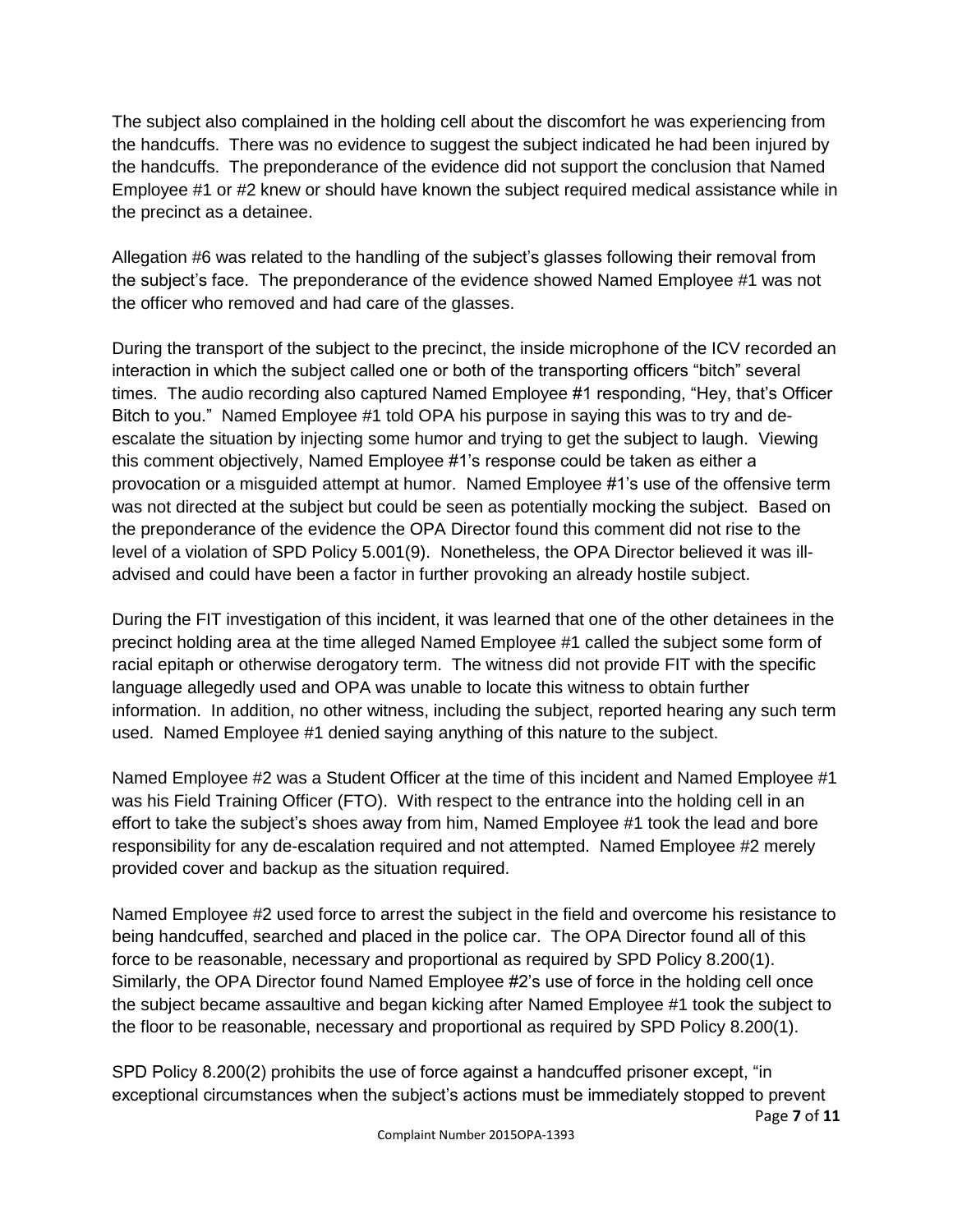injury, or escape, [sic] destruction of property. All such force shall be closely and critically reviewed." As Named Employee #1 entered the holding cell in an effort to take away the subject's shoes, Named Employee #2 was behind him, acting as cover and holding the cell door open. Named Employee #2 only used force on the handcuffed subject after the subject was on the floor and kicking at Named Employee #1. The OPA Director found this to have been "exceptional circumstances" as defined in SPD Policy 8.200(2) since the subject was actively assaulting Named Employee #1. Once Named Employee #2 joined Named Employee #1 on the floor and began to help him control the subject, Named Employee #2 was kicked in the head and injured by the subject. Based on the preponderance of the evidence the OPA Director found Named Employee #2's use of force on the handcuffed subject was reasonable, necessary and proportional to prevent injury to either Named Employee #1 or himself.

Allegation #6 was related to the handling of the subject's glasses following their removal from the subject's face. The preponderance of the evidence showed Named Employee #2 was the officer who removed and had care of the glasses. The evidence further showed that Named Employee #2 either intentionally or accidentally dropped the glasses to the cement floor. Given the subject's movements and physical resistance at that time, it was possible that Named Employee #2 simply could not hold onto the glasses. The investigation was unable to verify whether or not the glasses were damaged as a result. No preponderance of the evidence could be found to either prove or disprove that Named Employee #2 failed to take reasonable steps to secure the subject's glasses.

Named Employee #3 rushed into the holding cell to assist Named Employee #1 and Named Employee #2 who were locked inside the cell and attempting to gain control of a resistant and assaultive subject. The subject was handcuffed behind his back at this time. Named Employee #3 opened the cell door and held it open while the other two officers got up and backed out of the cell. The subject also got up and moved towards Named Employee #2, who used an openhanded palm to push him back. As the officers were exiting the cell Named Employee #3 was the last to leave and the subject moved forward again, this time towards Named Employee #3. In response, Named Employee #3 used an open hand to push the subject back. Named Employee #3's hand struck the subject in the upper chest near the collar bone and/or the base of his throat. Given the situation observed by Named Employee #3, including the active aggression of the subject, it was reasonable for Named Employee #3 to believe the subject may assault him and/or escape from the cell through the open door if he (Named Employee #3) did not use some force to push him back further into the cell. Based on the preponderance of the evidence the OPA Director found Named Employee #3's use of force on the handcuffed subject was reasonable, necessary and proportional to prevent injury to himself and/or the escape of the subject.

When Named Employee #3 used his open hand to push the subject back and away from the open cell door, it was possible that part of his hand came in contact with the base of the subject's neck. The video was not clear enough to make such a determination based on the video alone. No other physical or testimonial evidence was found to support a conclusion that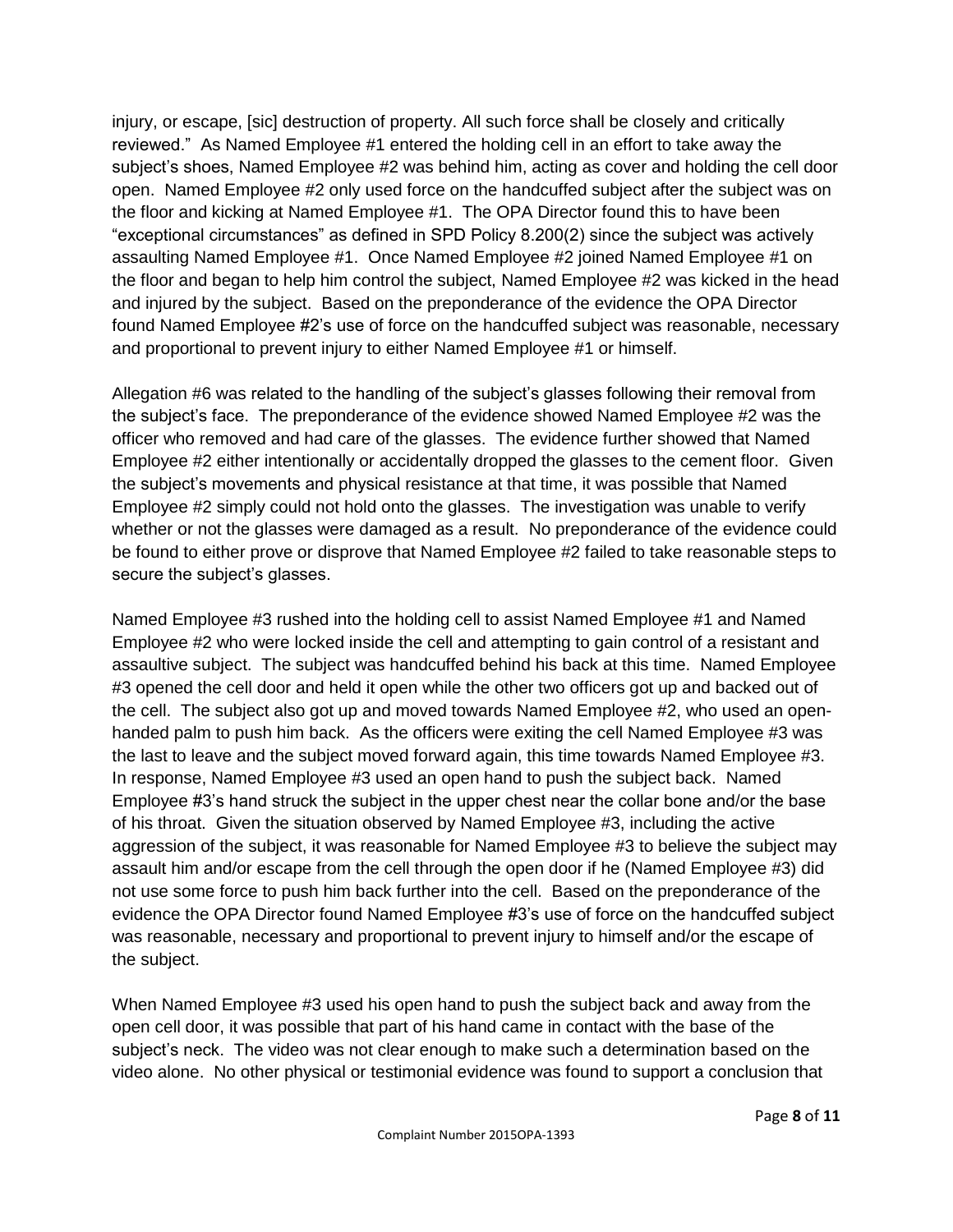Named Employee #3's hand made contact with or in any way restricted the subject's airflow or blood circulation at the neck.

#### **FINDINGS**

#### **Named Employee #1**

#### Allegation #1

A preponderance of the evidence showed that Named Employee #1 made no attempt at deescalation. Therefore a **Sustained** finding was issued for *De-Escalation: When Safe under the Totality of the Circumstances and Time and Circumstances Permit, Officers Shall Use De-Escalation Tactics in Order to Reduce the Need for Force.*

#### Allegation #2

A preponderance of the evidence showed that Named Employee #1's use of force against the handcuffed subject was both unreasonable and unnecessary. Therefore a **Sustained** (Training Referral) finding was issued for *Using Force: Use of Force: When Authorized.*

**Required Training:** In order to avoid, when possible, lifting a handcuffed prisoner's arms high behind his or her back, Named Employee #1 should receive additional training in preferred tactics for controlling resistant subjects.

#### Allegation #3

A preponderance of the evidence showed that the use of force by Named Employee #1 against a handcuffed person violated SPD Policy. Therefore a **Sustained** finding was issued for *Using Force: Use of Force: When Prohibited.*

#### Allegation #4

The evidence showed that the Named Employee would benefit from additional training. Therefore a finding of **Not Sustained** (Training Referral) was issued for *Using Force: Following a Use-of-Force, Officers Shall Render or Request Medical Aid, if Needed or if Requested by Anyone, as Soon as Reasonably Possible.*

**Required Training:** Named Employee #1 should receive training from his supervisor to remind him of the importance of checking and adjusting handcuffs on a prisoner as soon as reasonably and safely possible following a complaint that the handcuffs are uncomfortable or causing pain.

#### Allegation #5

A preponderance of the evidence did not support the conclusion that Named Employee #1 knew or should have known the subject required medical assistance while in the precinct as a detainee. Therefore a finding of **Not Sustained** (Unfounded) was issued for *Detainee Management in Department Facilities: Officers Will Seek Medical Assistance for Detainees.*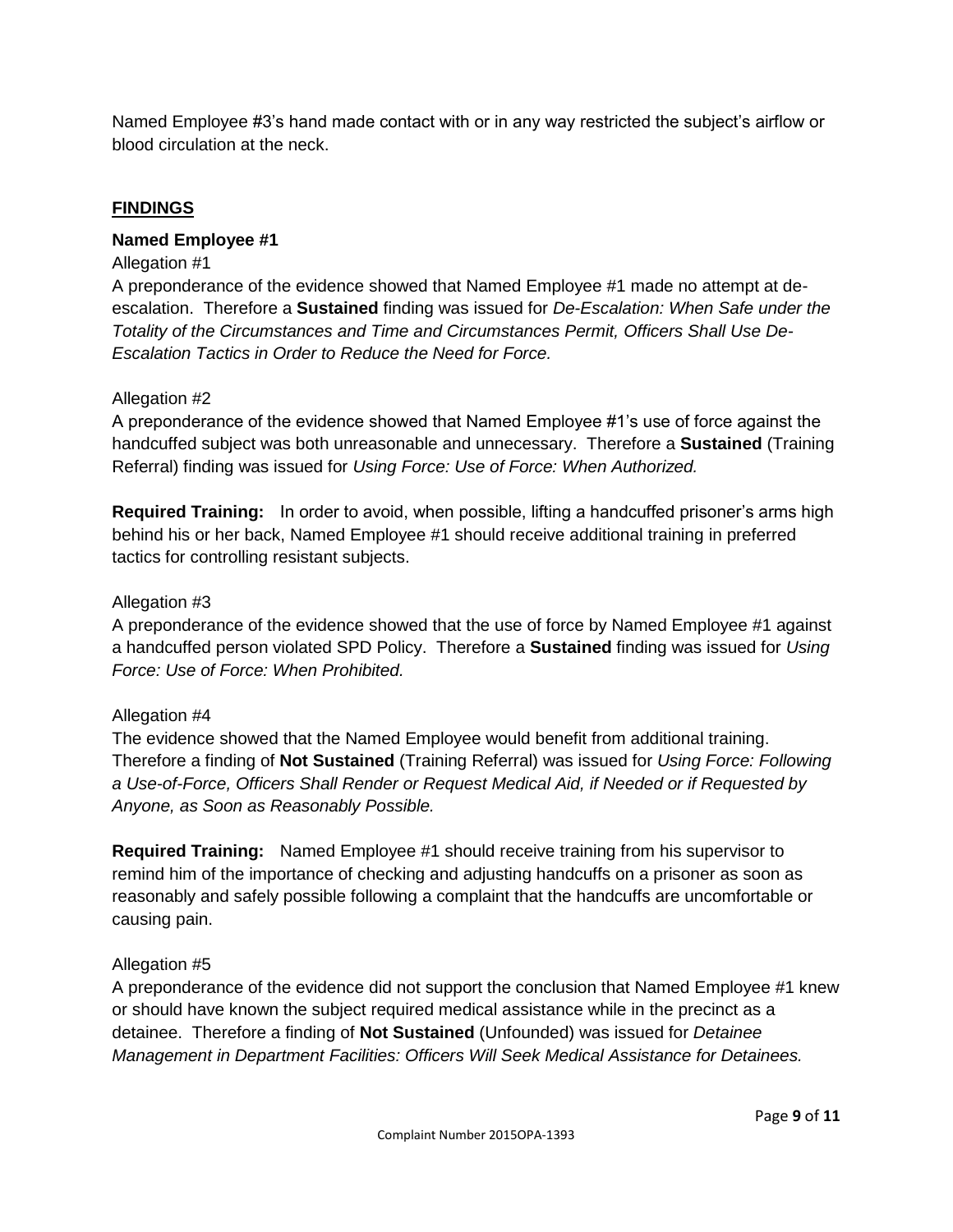#### Allegation #6

A preponderance of the evidence showed that Named Employee #1 was not the officer who removed and had care of the glasses. Therefore a finding of **Not Sustained** (Unfounded) was issued for *Detainee Property: Officers Secure Detainee Property.*

#### Allegation #7

The evidence showed that the Named Employee would benefit from additional training. Therefore a finding of **Not Sustained** (Training Referral) was issued for *Standards and Duties: Employees Shall Strive to be Professional at all Times.*

**Required Training:** Named Employee #1 should receive specific training from his supervisor reminding him of the need to be conscious of the impact his statements and words may have on people, especially those who are angry, in crisis or otherwise agitated. Refresher training regarding the use of words to calm and de-escalate people and situations should also be provided to Named Employee #1.

#### Allegation #8

There was no preponderance of evidence to support this allegation. Therefore a finding of **Not Sustained** (Unfounded) was issued for *Bias-Free Policing: Officers Will Not Engage in Bias-Based Policing.*

**Discipline Imposed:** 30 Day Suspension

#### **Named Employee #2**

#### Allegation #1

A preponderance of the evidence showed that Named Employee #2 did not bear responsibility for any de-escalation required and not attempted. Therefore a finding of **Not Sustained** (Unfounded) was issued for *De-Escalation: When Safe under the Totality of the Circumstances and Time and Circumstances Permit, Officers Shall Use De-Escalation Tactics in Order to Reduce the Need for Force.*

#### Allegation #2

A preponderance of the evidence showed that Named Employee #2's use of force was reasonable, necessary and proportional. Therefore a finding of **Not Sustained** (Lawful and Proper) was issued for *Using Force: Use of Force: When Authorized.*

#### Allegation #3

A preponderance of the evidence showed that Named Employee #2's use of force was reasonable, necessary and proportional. Therefore a finding of **Not Sustained** (Lawful and Proper) was issued for *Using Force: Use of Force: When Prohibited.*